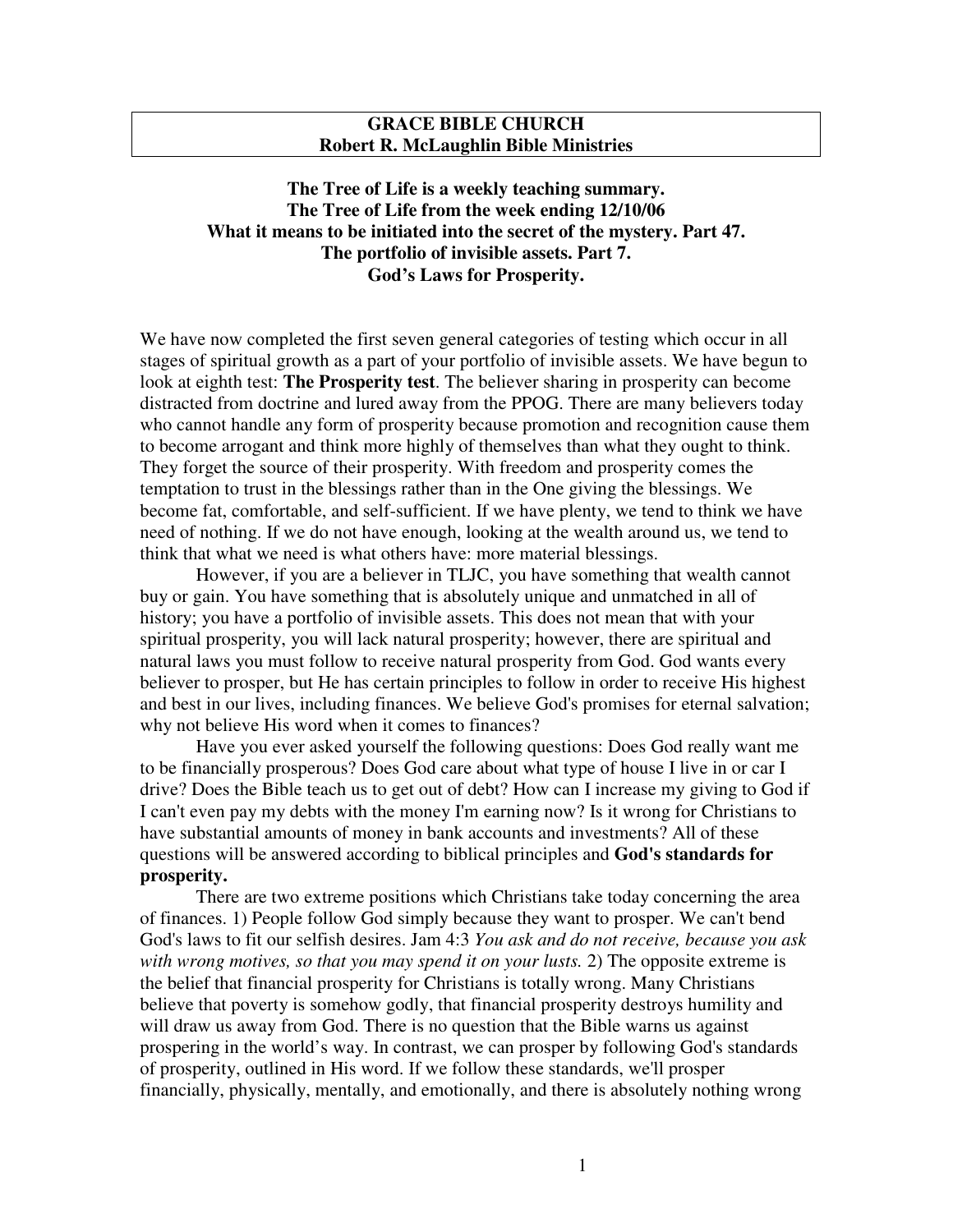with this kind of prosperity. God created all the wealth on this earth, Hag 2:8 *"The silver is Mine, and the gold is Mine," declares the Lord of hosts.* Psa 24:1 *"The earth is the Lord's, and all it contains, The world, and those who dwell in it."* Psa 50:10 *"For every beast of the forest is Mine, The cattle on a thousand hills."* Did God create it for unbelievers, for hard-hearted, sinful men and women who curse Him, could care less about Him, deny Him and disobey His word? Look how our Lord put it in Mat 7:7-12 *"Ask, and it shall be given to you; seek, and you shall find; knock, and it shall be opened to you. For everyone who asks receives, and he who seeks finds, and to him who knocks it shall be opened. Or what man is there among you, when his son shall ask him for a loaf,* will give him a stone? Or if he shall ask for a fish, he will not give him a snake, will he? If *you then, being evil, know how to give good gifts to your children, how much more shall your Father who is in heaven give what is good to those who ask Him! Therefore, however you want people to treat you, so treat them, for this is the Law and the Prophets."*

God is no different from any other caring father; He wants the best for His children. He wants the world to see prosperous, joyful, loving, happy Christians. If He was willing to give us His only Son, why would He hold anything else back from us? Paul put it like this, Rom 8:32 *He who did not spare His own Son, but delivered Him up for us all, how will He not also with Him freely give us all things?* Psa 84:11 *No good thing does He withhold from those who walk uprightly.* Many great men of God have prospered as a result of following God's standards. For example, Abraham lived a very fruitful, prosperous life, Gen 13:2 *Now Abram was very rich in livestock, in silver and in gold.* Gen 24:1 *Now Abraham was old, advanced in age; and the Lord had blessed Abraham in every way.* Because of the price paid by Jesus Christ, all Christians are heirs to the same blessings Abraham received from God. Gal 3:6-9, *Even so Abraham believed God, and it was reckoned to him as righteousness. Therefore, be sure that it is those who are of faith who are sons of Abraham. And the Scripture, foreseeing that God would justify the Gentiles by faith, preached the gospel beforehand to Abraham, saying, "All the nations shall be blessed in you." So then those who are of faith are blessed with Abraham, the believer.* Gal 3:13-14 *Christ redeemed us from the curse of the Law, having become a curse for us for it is written, "Cursed is everyone who hangs on a tree" in order that in Christ Jesus the blessing of Abraham might come to the Gentiles, so that we might receive the promise of the Spirit through faith.* Deu 8:18 *"But you shall remember the Lord your God, for it is He who is giving you power to make wealth,"* 3Jo 1:2 *Beloved, I pray that in all respects you may PROSPER and be in good health, just as your soul prospers.* Since we are heirs to Abraham, the blessings God gave to Abraham are available to us, if we will follow His standards.

Many people are destroyed by their wealth because they don't obtain or maintain it by following God's standards. However, there is absolutely nothing wrong with being prosperous if we follow doctrinal principles. Psa 112:1-3 *"Praise the Lord! How blessed or happy is the one who respects the Lord, Who greatly delights in His commands. His descendants will be mighty on earth; The generation of the upright will be blessed. Wealth and riches are in his house, And his righteousness endures forever."* If someone believes that it is wrong to be prosperous, how can they explain why many of the greatest men of God were prosperous? However, there are certain principles one must follow. First, always keep God first, Mat 6:33. You must be honest with yourself regarding this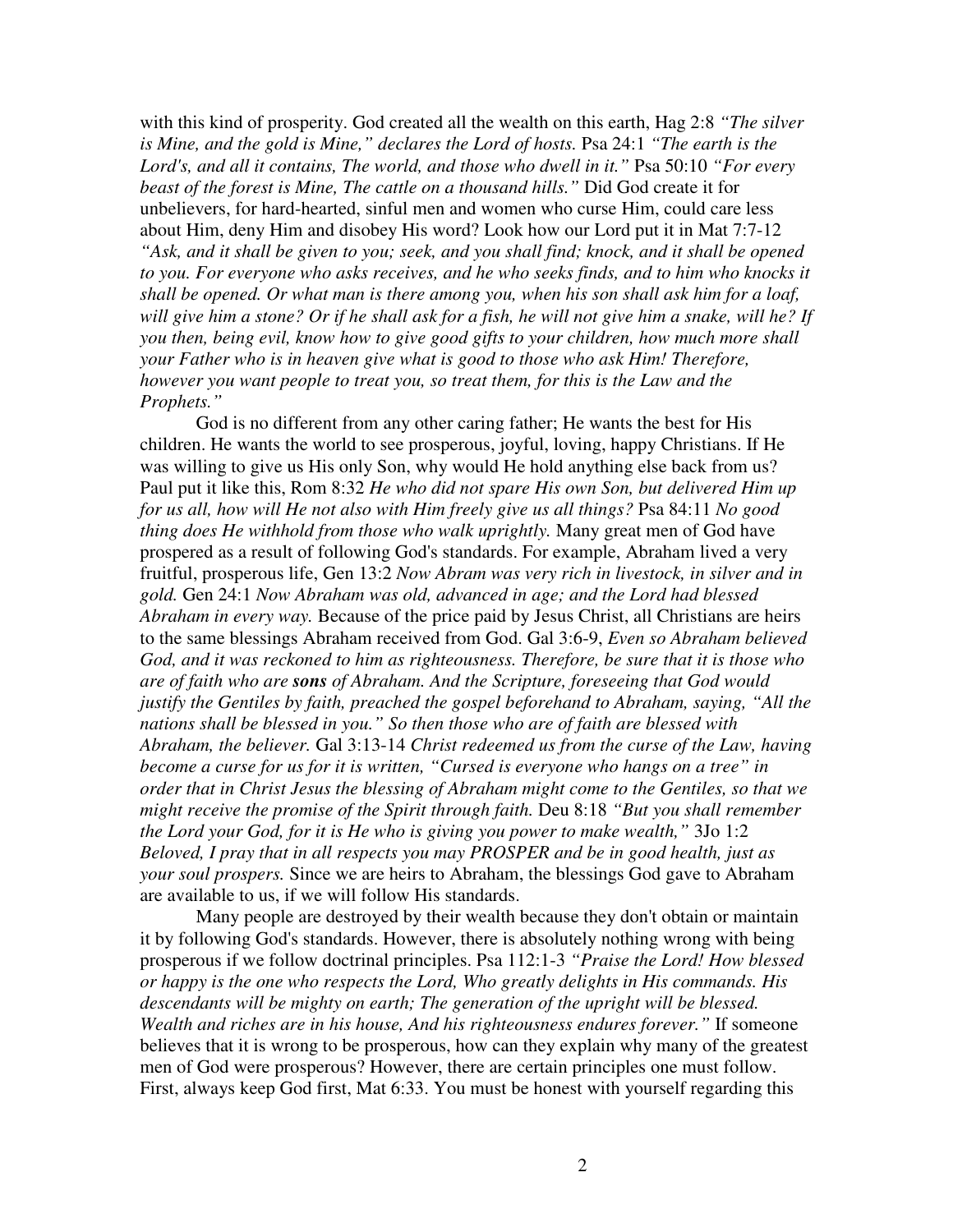point because you will be tested in this area as a part of prosperity testing. Do you follow these basic passages: Pro 3:9-10 "*Honor the Lord from your wealth, And from the first of all your produce; So your barns will be filled with plenty, And your vats will overflow with new wine."* Pro 8:17-18 *"I love those who love me; And those who diligently seek me will find me. Riches and honor are with me, Enduring wealth and righteousness."* Pro 11:24-25 "*There is one who scatters, yet increases all the more, And there is one who withholds what is justly due, but {it results} only in want. The generous man will be prosperous, And he who waters will himself be watered."* In contrast, prosperity apart from God brings trouble. Pro 15:6 *Much wealth is {in} the house of the righteous, But trouble is in the income of the wicked.* Pro 22:4 *The reward of humility {and} the fear* [respect] *of the Lord are riches, honor and life.* Luk 6:38 *"Give, and it will be given to you; good measure, pressed down, shaken together, running over, they will pour into your lap. For by your standard of measure it will be measured to you in return."* 2Co 9:6 *Now this I say, he who sows sparingly shall also reap sparingly; and he who sows bountifully shall also reap bountifully.* Pro 15:6 *Much wealth is {in} the house of the righteous, But trouble is in the income of the wicked.*

The world's system of prosperity has its price. It doesn't turn out the way men think it will. Financial prosperity achieved by the world's methods will only bring sorrow, but God's standards will enable us to prosper in every area of our lives without sorrow. Pro 10:22 *It is the blessing of the Lord that makes rich, And He adds no sorrow to it.* Sorrow comes from loving money and from putting it ahead of Him. 1Ti 6:10 "*For you see the love of money keeps on being a root of all sorts of evil, through which certain ones by intensively desiring it have gone astray from doctrine, and pierced themselves with many types of pain."* When we covet money and materialism, we will go astray from doctrine. However, the love of money isn't limited to the rich. Many people who don't have much money still love it. God's Word warns us against coveting, being greedy, and always wanting more. God hates covetousness. If we want to succeed, God's Word tells us that we should work hard and show the world around us the virtues of hard work.

God has 11 laws for prosperity. 1) Always keep God first, Mat 6:33. 2) Renew your mind so you will understand that God's way for prosperity is different than the world's way. 3) God's laws of prosperity are founded upon the basic fact that He owns everything and we own nothing. 4) God's Perspective on Work and Discipline. 5) The results that diligent study and meditation will produce in our hearts and in our mouths. 6) Having the faith to do what our Father tells us to do. 7) God's laws of sowing and reaping. 8) We can't out-give God. 9) Giving God's way. 10) God's laws of banking and investment (God's laws for storing treasures and withdrawing them). 11) Receiving God's way.

Ultimately God desires for the believer to prosper, but the believer must pass these different momentum tests; 3Jo 1:2 *"Beloved, I pray that in all respects you may prosper and be in good health, just as your soul prospers."* God wants us to have prosperity, but He doesn't want prosperity to have us! God gave us His precious promises so we can be like Him if we follow them. 2Pe 1:4 *"For by these He has granted to us His precious and magnificent promises, in order that by them you might become partakers of the divine nature,"* Prosperity and abundance are part of God's divine nature. He owns the whole world and everything in it. He has given us more than three thousand promises in His Word, so that by these we can partake of His divine nature. God is prosperous and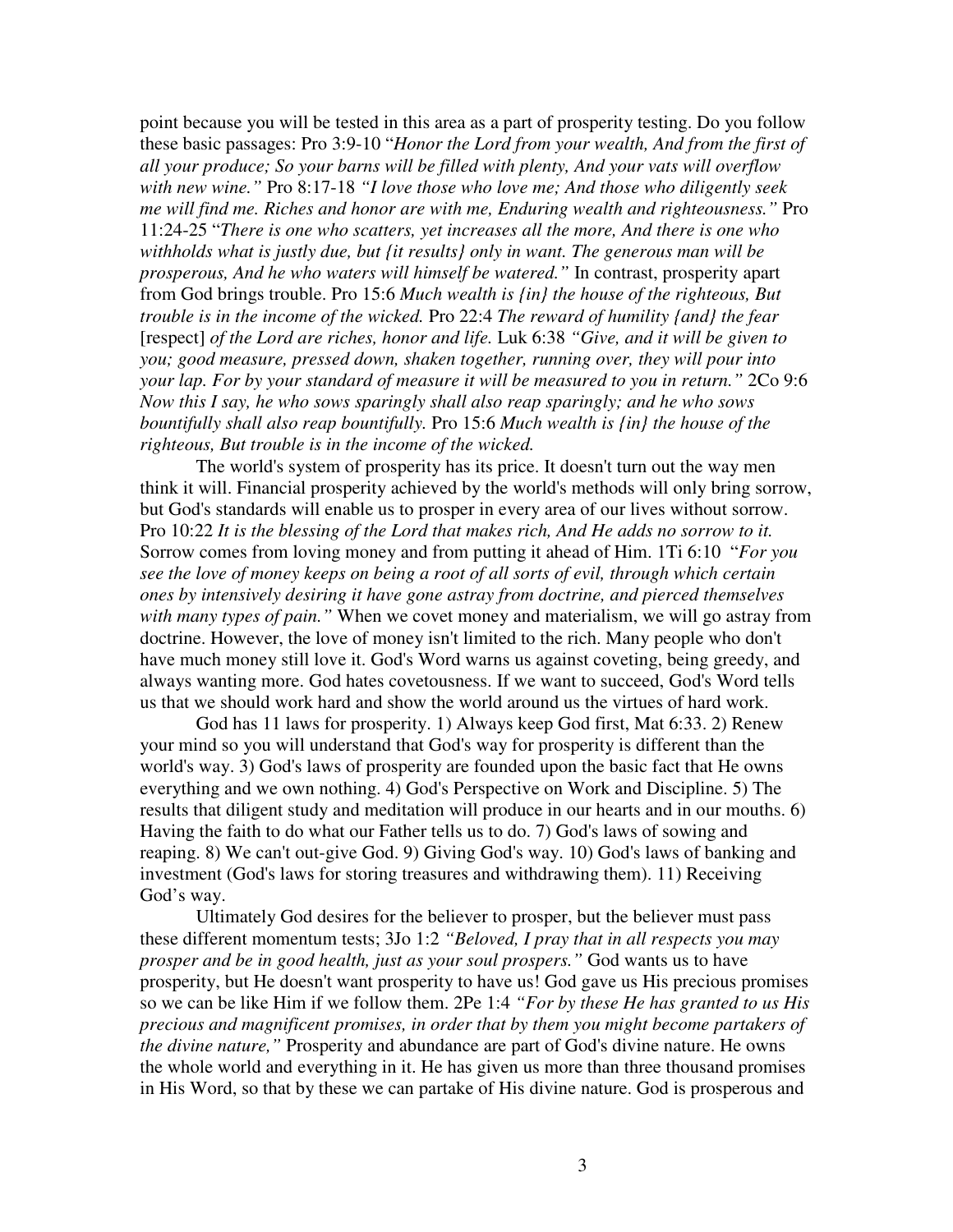the very first chapter of the Bible says, Gen 1:26 "*Let Us make man in Our image, according to Our likeness;"* If God is prosperous, and if He created us to be just like He is, isn't it obvious that He wants us to prosper too?

The more we study God's Word, the more evidence we see of God's plans for our abundance and prosperity. God created great abundance when He created the earth. Gen 1:20-22 *Then God said, "Let the waters teem with swarms of living creatures, and let birds fly above the earth in the open expanse of the heavens. And God created the great sea monsters, and every living creature that moves, with which the waters swarmed after their kind, and every winged bird after its kind; and God saw that it was good. And God blessed them, saying, "Be fruitful and multiply, and fill the waters in the seas, and let birds multiply on the earth."* This first chapter tells us how God stocked the earth with fish, animals, and birds and how He provided plants and fruit trees. When God finished this, He then created a man, meant to enjoy this abundance and be master over the earth. Gen 1:26 *Then God said, "Let Us make man in Our image, according to Our likeness;* and let them rule over the fish of the sea and over the birds of the sky and over the cattle *and over all the earth, and over every creeping thing that creeps on the earth."* God provided Adam with great abundance; he had everything he could ever want. However, Adam gave his riches and his earthly dominion to Satan, who was able to steal it from him because of Adam's arrogance. Adam forfeited the abundance and prosperity that God intended for us, his children. Satan stole it and became the ruler of the world, which he still is. Of course that is why God sent His Son, Jesus Christ, to earth, to destroy Satan's work. 1Jo 3:8 *The Son of God appeared for this purpose, that He might destroy the works of the devil.* Our Lord succeeded in His mission, Mat 28:18 *"All authority has been given to Me in heaven and on earth."* Through the work of Christ, God's plans for our prosperity are available if we will follow His laws.

God's standards that we must follow to receive His highest and best are what election is all about. Election is God willing His highest and best for every believer. In 2Co 8-9, these chapters deal primarily with the subject of finances. When 2Co 8:9 tells us that the Lord became poor so that we could be rich, this applies to spiritual riches, but it also refers financial riches and prosperity.

Some Christians believe that our Lord was poor during His earthly ministry. They say that His life was a model for us, and since He was poor we were not meant to prosper. Was He really poor during His three year ministry that changed the earth forever? No! *Mat 11:19 "The Son of Man came eating and drinking, and they say, 'Behold, a gluttonous man and a drunkard,"* The Greek brings out that He ate fine food and drank good wine; He wasn't poor! Jesus Christ knew God's laws for prosperity. Let's examine the facts. Some people believe that Jesus was poor because He said in Luk 9:58 *"The foxes have holes, and the birds of the air {have} nests, but the Son of Man has nowhere to lay His head."* Jesus didn't have a home where He slept every night because He was the first traveling evangelist. He was constantly on the move! Surely He could have stayed in the home of the wealthy Joseph of Arimathea or in other nice homes where He was welcomed. In fact, Jesus could have produced the money to stay each night in an inn if He had really wanted to. Also, our Lord had twelve disciples and seventy other men traveling with Him. Luk 10:1-3 *Now after this the Lord appointed seventy others, and sent them two and two ahead of Him to every city and place where He Himself was going to come. And He was saying to them, "The harvest is plentiful, but the*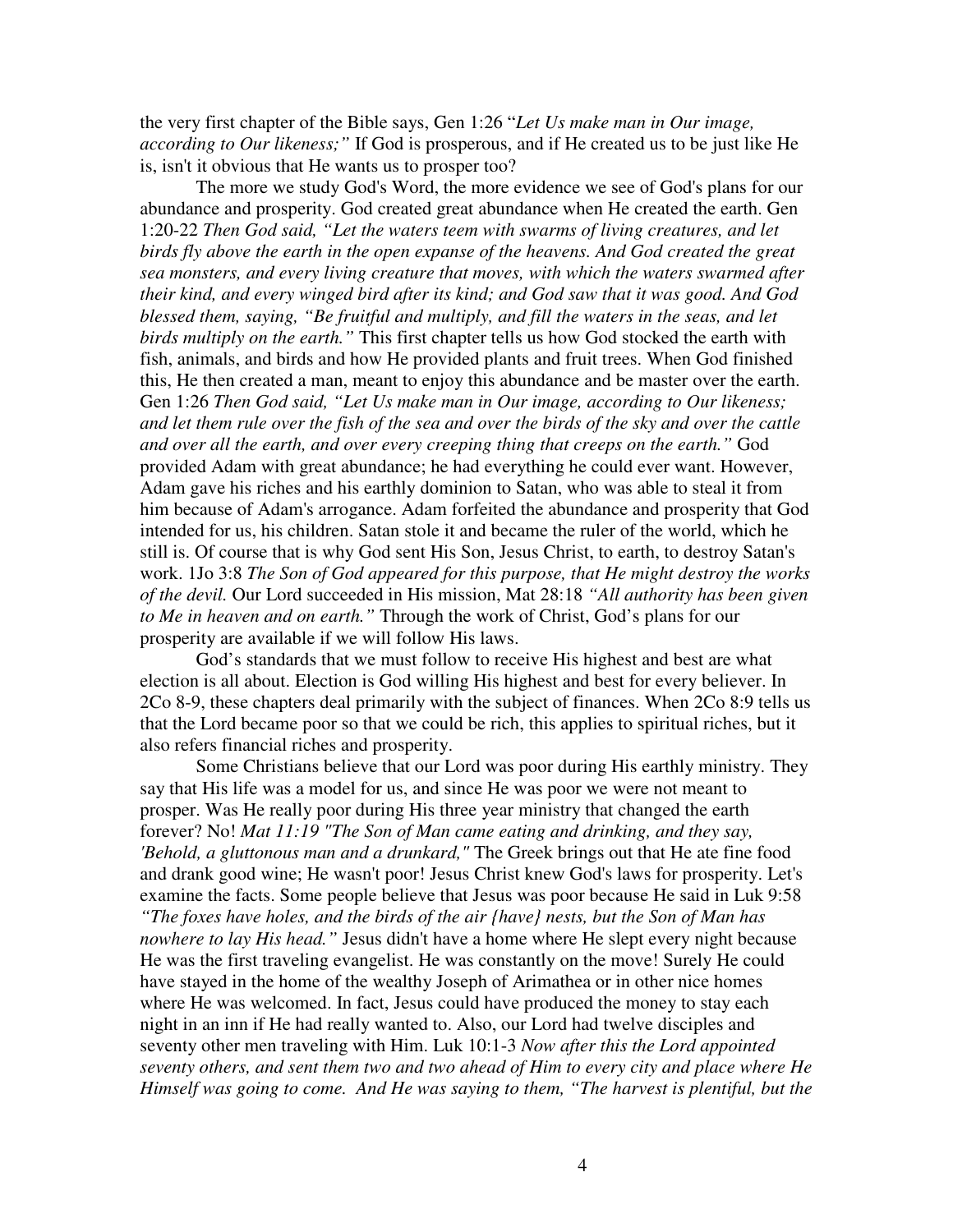*laborers are few; therefore beseech the Lord of the harvest to send out laborers into His harvest. Go your ways; behold, I send you out as lambs in the midst of wolves. Carry no purse, no bag, no shoes; and greet no one on the way."* How can anyone say that Jesus was poor if He was able to meet the needs of such a large group of people? How many poor people run an organization of this size? How many poor people have a treasurer to keep track of their finances? Jesus and His organization had a treasurer, Judas, Joh 13:29 *"Judas had the money box."* Jesus was a complete master of God's laws of prosperity. He used those laws repeatedly to meet His needs.

Jesus Christ had the purest faith that has ever been seen on this earth. As a result, He was able to turn little into plenty. He had absolutely no need for worldly, material assets because He knew that He could apply His faith to God's laws of prosperity in order to obtain whatever He needed. For example, in Mar 8:13-21 *And leaving them, He again embarked and went away to the other side. And they had forgotten to take bread; and did not have more than one loaf in the boat with them. And He was giving orders to them, saying, "Watch out! Beware of the leaven of the Pharisees and the leaven of Herod." And they {began} to discuss with one another {the fact} that they had no bread. And Jesus, aware of this, said to them, "Why do you discuss {the fact} that you have no bread? Do you not yet see or understand? Do you have a hardened heart? Having eyes, do you not see? And having ears, do you not hear? And do you not remember, When I broke the five loaves for the five thousand, how many baskets full of broken pieces you picked up? They said to Him, "Twelve."* [There was more than enough for the five thousand!] *"And when {I broke} the seven for the four thousand, how many large baskets full of broken pieces did you pick up?" And they said to Him, "Seven." And He was saying to them, "Do you not yet understand?"* What poor man could provide for others like this? When the tax collectors of Capernaum came to Peter and asked for money, was Jesus able to pay them? He certainly was. Mat 17:27 *"Go down to the shore and throw in a line, and open the* mouth of the first fish you catch. You will find a coin to cover the taxes for both of us; *take it and pay them."* Our Lord obviously was able to master God's laws of prosperity in order to pay His taxes and Peter's taxes as well.

Now you say, well these were all miracles! When Peter and the other disciples had fished all night and came up empty, Jesus was able to produce so many fish that the nets broke, Luk 5:1-11, Joh 21:1-11. When Jesus needed a donkey to ride into Jerusalem on that first Palm Sunday, He didn't have to rent or buy a donkey. He simply told two of His disciples to go into the village of Bethphage to look for a donkey and its colt tied alongside the road. He told them to take these animals, and if anyone asked what they were doing, to say that the Lord needed them. Mat 21:1-7 *And when they had approached Jerusalem and had come to Bethphage, to the Mount of Olives, then Jesus sent two disciples, saying to them, "Go into the village opposite you, and immediately you will find a donkey tied {there} and a colt with her; untie {them,} and bring {them} to Me. And if anyone says something to you, you shall say, 'The Lord has need of them,' and immediately he will send them." Now this took place that what was spoken through the prophet might be fulfilled, saying, "Say to the daughter of Zion, 'Behold your King is coming to you, Gentle, and mounted on a donkey, Even on a colt, the foal of a beast of burden.'" And the disciples went and did just as Jesus had directed them, and brought the donkey and the colt, and laid on them their garments, on which He sat.* When Jesus needed a room to serve the Passover meal, He didn't go to a hotel to rent one. Instead, He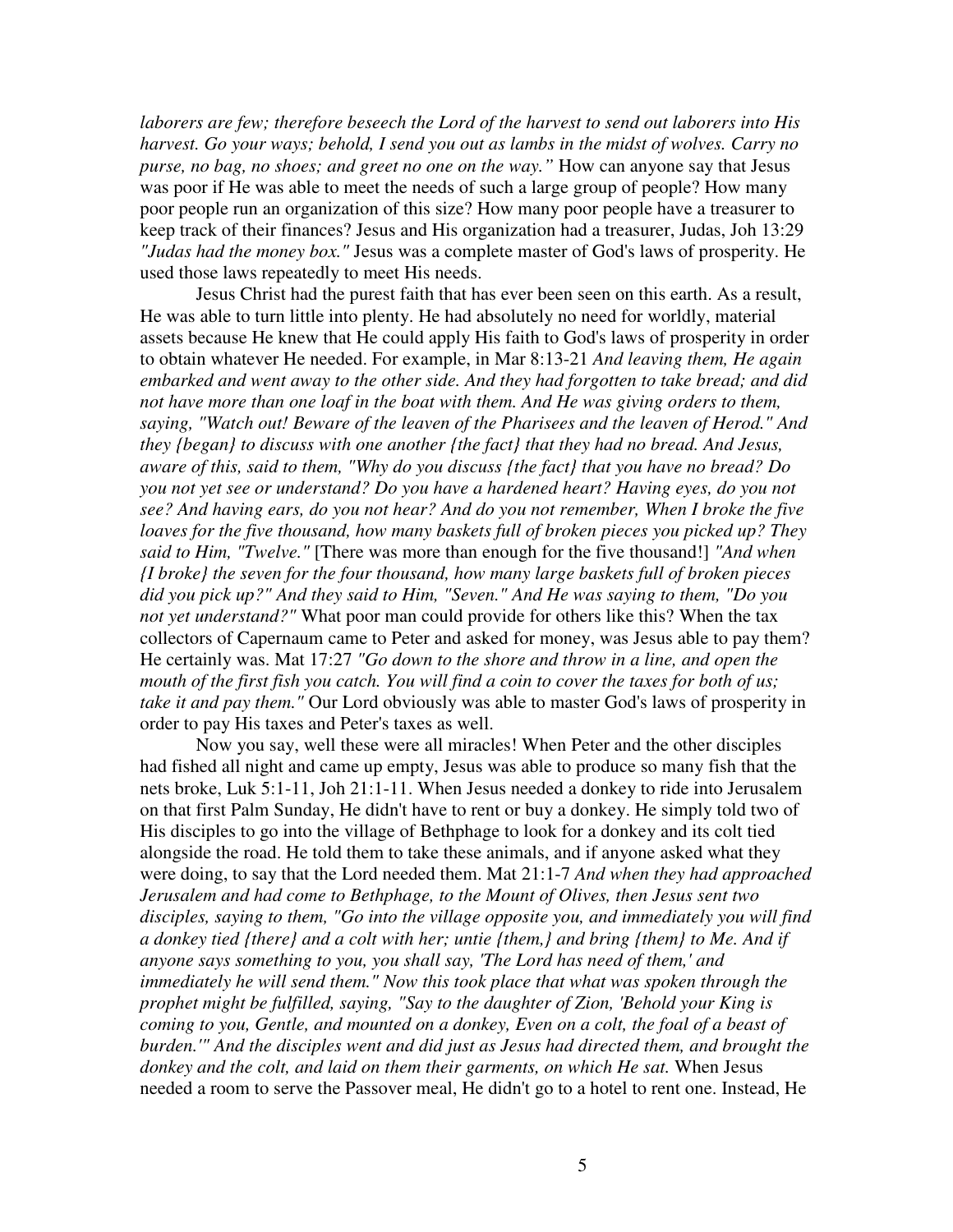sent two of His disciples into Jerusalem and to contact a certain man who would lead them to another man. They should tell this man that they needed a large upper room, and he would take care of everything. That is exactly what happened, Mar 14:12-16. How can anyone claim that Jesus was poor when He was able to obtain transportation and hotel rooms so easily? Also, when Jesus hung on the cross, the soldiers who crucified Him gambled for possession of His expensive, seamless one-piece robe and His other garments. If He was poor during His earthly ministry, where did He get a robe that was so valuable that soldiers gambled for it? The facts reveal that Jesus was not poor.

So you might wonder what the connection is between the miracles performed by Jesus and His financial prosperity. Again, Jesus Christ had the purest faith ever seen, so He was able to turn little into plenty. He had no need for worldly assets because He knew He could apply His faith to God's standards of prosperity to obtain His needs. Perhaps you are thinking, "Yes, but He is the Son of God." What does this have to do with me? Look at Joh 14:12-14 *"Truly, truly, I say to you, he who believes in Me, the works that I do shall he do also; and greater {works} than these shall he do; because I go to the Father. And whatever you ask in My name, that will I do, that the Father may be glorified in the Son. If you ask Me anything in My name, I will do {it.}"* However, the key again is, Joh 14:15 *"If you love Me, you will keep My commandments."* Jesus Christ followed God's laws of prosperity, and He didn't rely in the least on His own ability. He relied totally upon God's Word and upon God's Holy Spirit living within Him. Because Jesus followed all of God's laws, He enjoyed total prosperity, not just financially, but also in His spirit, soul, and body. In Joh 14:12-15, we can enjoy this same total prosperity in our lives here on earth.

Our Father wants His children to prosper instead of the evil sinners who now enjoy much of the world's prosperity. Look how Job put it, Job 27:16-17, *"The evil man may accumulate money like dust, with closets jammed full of clothing yes, he may order them made by his tailor, but the innocent shall wear that clothing and shall divide his silver among them."* (TLB) Job knew God's laws for prosperity and he used them! Our Father wants us to prosper financially; however, this prosperity isn't "automatic" just because we're Christians. We have to follow His laws of prosperity which are carefully laid out in His book. If we follow these laws, God won't withhold any good thing from us. Psa 84:11 *"No good thing will he withhold from them who walk along his paths"* Psa 68:19 *"Blessed be the Lord, who daily loadeth us with benefits."*

The Bible teaches that if you are going to be a winner in the spiritual life and receive God's highest and best, which is greater than anything you can imagine, then you are going to have to overcome distractions and opposition. Distractions can come in many areas; you will be opposed by your friends, family members, co-workers and even enemies. You have to learn to overcome opposition and distractions, sent by the kingdom of darkness to try to stop your spiritual momentum and draw you away from the plan of God. For example, Abraham that stayed with his father because of sentimentality, and then his father led him down the path to reversionism. In his case, a change of geographical location was needed because it was the basis for separating Abraham from his family and relatives. When family or relatives hold you back, then family and relatives have to go! Many times families hinder the spiritual growth of believers because the believer is forced to compromise certain standards and convictions that are developed through doctrinal growth. A lot of people cannot seem to handle the family-relative